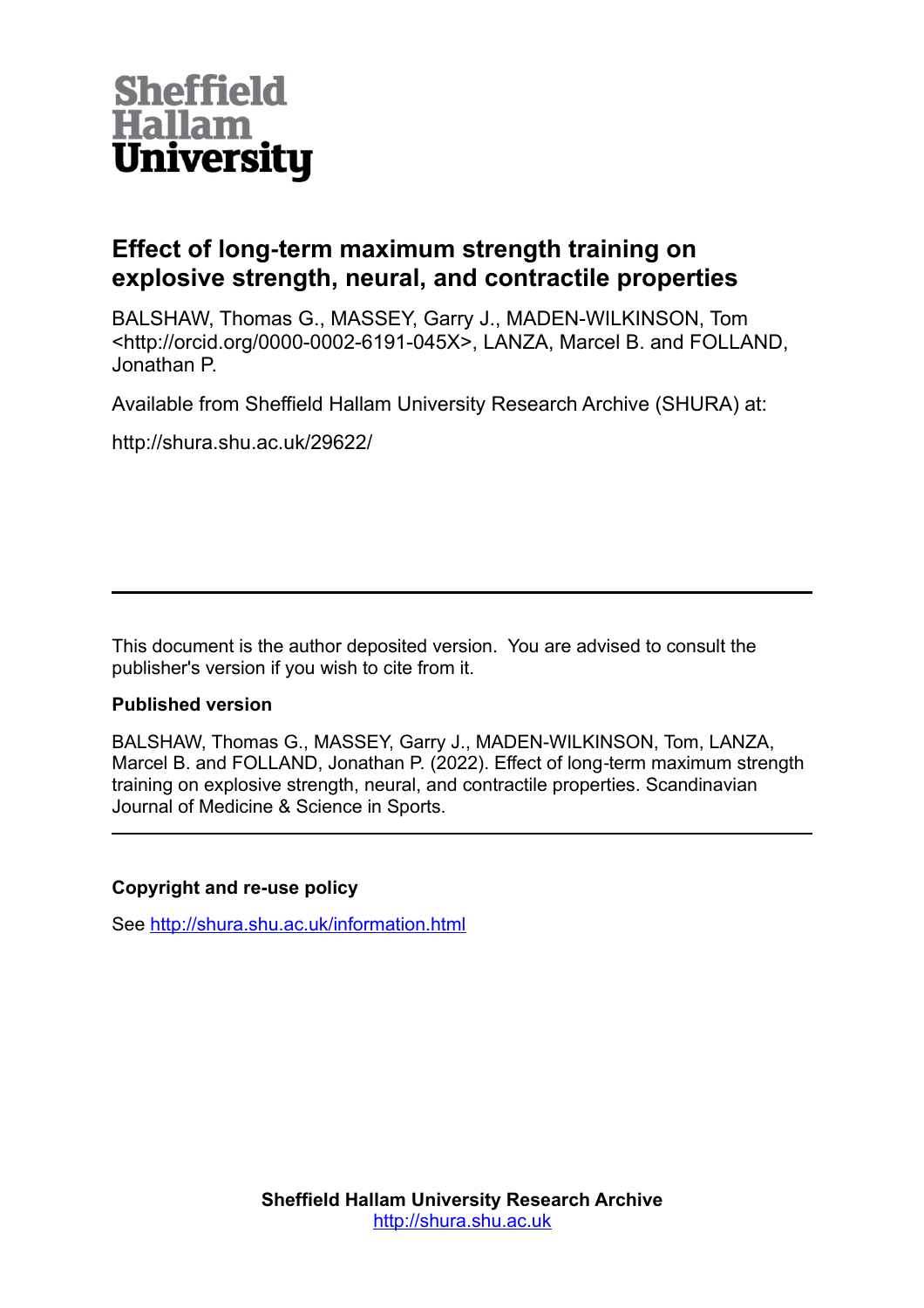#### **ORIGINAL ARTICLE**

# WILEY

# **Effect of long-term maximum strength training on explosive strength, neural, and contractile properties**

**Thomas G. Balshaw**<sup>1,2</sup> | **Garry J. Massey**<sup>1,2,3</sup> | **Thomas M. Maden-Wilkinson**<sup>2,4</sup> | **Marcel B. Lanza**<sup>2,5</sup> | **Jonathan P. Folland**<sup>1,2</sup>

1 Versus Arthritis, Centre for Sport, Exercise and Osteoarthritis, Loughborough University, Leicestershire, UK

2 School of Sport, Exercise, and Health Sciences, Loughborough University, Leicestershire, UK

3 School of Sport and Health Sciences, University of Exeter, Exeter, UK

4 Academy of Sport and Physical Activity, Faculty of Health and Wellbeing, Collegiate Campus, Sheffield Hallam University, Sheffield, UK

5 Department of Physical Therapy and Rehabilitation, University of Maryland Baltimore, Baltimore, US

#### **Correspondence**

Thomas G. Balshaw, School of Sport, Exercise, and Health Sciences, Loughborough University, Leicestershire, UK, LE11 3TU. Email: [t.g.balshaw@lboro.ac.uk](mailto:t.g.balshaw@lboro.ac.uk)

#### **Abstract**

The purpose of this cross-sectional study was to compare explosive strength and underpinning contractile, hypertrophic, and neuromuscular activation characteristics of long-term maximum strength-trained (LT-MST; ie, ≥3 years of consistent, regular knee extensor training) and untrained individuals. Sixty-three healthy young men (untrained [UNT]  $n = 49$ , and LT-MST  $n = 14$ ) performed isometric maximum and explosive voluntary, as well as evoked octet knee extension contractions. Torque, quadriceps, and hamstring surface EMG were recorded during all tasks. Quadriceps anatomical cross-sectional area  $(QACSA_{MAX};$  via MRI) was also assessed. Maximum voluntary torque (MVT; +66%) and  $QACSA_{MAX}$ (+54%) were greater for LT-MST than UNT ([both]  $p < 0.001$ ). Absolute explosive voluntary torque (25–150 ms after torque onset;  $+41$  to  $+64\%$ ; [all]  $p < 0.001$ ; 1.15≤ effect size [ES]≤2.36) and absolute evoked octet torque (50 ms after torque onset;  $+43$ ,  $p < 0.001$ ; ES = 3.07) were greater for LT-MST than UNT. However, relative (to MVT) explosive voluntary torque was lower for LT-MST than UNT from 100 to 150 ms after contraction onset (−11% to −16%; 0.001 ≤ *p* ≤ 0.002; 0.98 ≤ ES ≤ 1.11). Relative evoked octet torque 50 ms after onset was lower (−10%;  $p < 0.001$ ; ES = 1.14) and octet time to peak torque longer (+8%;  $p = 0.001$ ;  $ES = 1.18$ ) for LT-MST than UNT indicating slower contractile properties, independent from any differences in torque amplitude. The greater absolute explosive strength of the LT-MST group was attributable to higher evoked explosive strength, that in turn appeared to be due to larger quadriceps muscle size, rather than any differences in neuromuscular activation. In contrast, the inferior relative explosive strength of LT-MST appeared to be underpinned by slower intrinsic/evoked contractile properties.

Abbreviations: EMG, electromyography; ES, effect size; knee flexion EMG<sub>MAX</sub>, EMG during knee flexion maximum voluntary torque; LT-MST, long-term maximum strength training; MVT, maximum voluntary torque; QACSA<sub>MAX</sub>, maximum quadriceps femoris anatomical cross-sectional area; QEMG/HEMG, quadriceps or hamstring EMG; QEMG<sub>0-50</sub>/HEMG<sub>0-50</sub>, quadriceps/hamstring EMG during specific time period (ms) after EMG onset;  $RTD/RTD_{0-50}$ , rate of torque development/RTD at specific time period (ms) after contraction onset;  $T/T_{50}$ , torque/torque at specific time (ms) after contraction onset; TPT, time to peak torque; Twitch/Octet T<sub>50</sub>, torque at 50 ms after contraction onset during twitch/octet contractions; Twitch/ Octet TPT, time to peak torque during twitch/octet contractions; UNT, untrained.

This is an open access article under the terms of the [Creative Commons Attribution](http://creativecommons.org/licenses/by/4.0/) License, which permits use, distribution and reproduction in any medium, provided the original work is properly cited.

© 2022 The Authors. *Scandinavian Journal of Medicine & Science In Sports* published by John Wiley & Sons Ltd.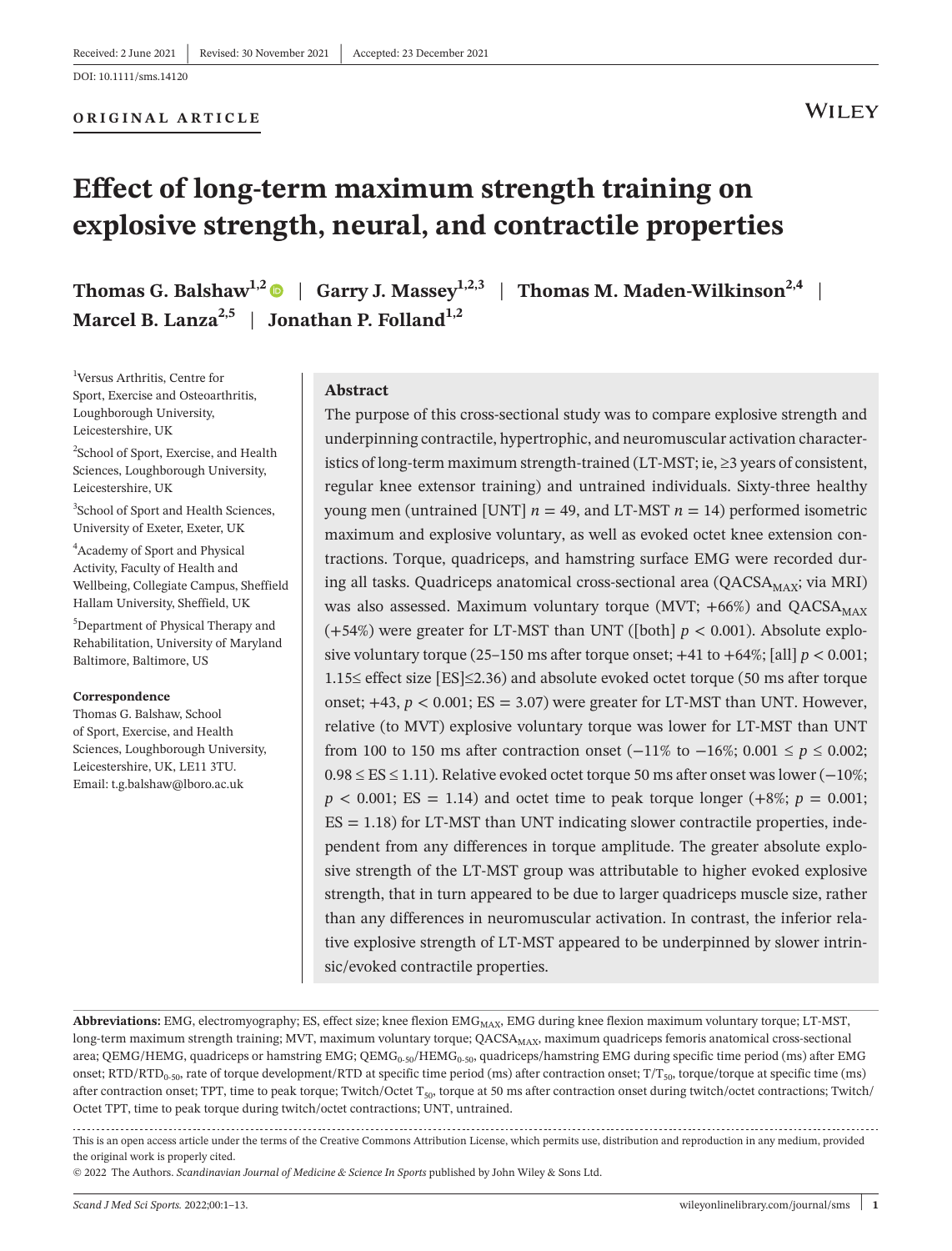#### **KEYWORDS**

agonist muscle, antagonist muscle, rate of torque development, strength training, surface electromyography

#### **1** | **INTRODUCTION**

Explosive strength, the ability to increase force or torque rapidly from a low or resting level, $1-3$  is widely considered to be important for the performance of athletic tasks (ie, sprinting and jumping $^4$ ) and daily living activities (standing from a seated position, brisk walking<sup>5</sup>). Furthermore, explosive strength is considered important in situations where the time to develop torque is limited, such as prevention of falls. $6,7$  In contrast, maximum strength, the greatest force a muscle group can produce, is important for the performance of athletic tasks where force production is less constrained by time (ie, wrestling and rugby scrummaging $8,9$ ) and activities of daily living (ie, ambulation) in older adult and patient populations. $10,11$  The specificity or commonality of these two types of strength and their adaptations to resistance training remains to be fully understood.

We have previously found considerable specificity in the functional, and underpinning physiological adaptations, in response to training for explosive vs maximum strength during relatively short-term training programs  $(4-12$  weeks<sup>12,13</sup>). Notably, explosive strength training with short, rapid contractions performed as explosively as possible was most effective at developing explosive strength (ie, rapid, explosive force production), and maximum strength training with sustained contractions at high loads, but no emphasis on generating force quickly, was superior for developing maximum strength. $^{12,13}$ Furthermore, the changes in neuromuscular activation also appeared to be specific to the type of training performed (ie, only explosive strength training increased explosive phase neuromuscular activation). In these isometric studies, perhaps surprisingly maximum strength training produced no benefits in early phase explosive force production  $(\leq 100 \text{ ms})$ ,<sup>12,13</sup> and this was also the case for short-term isoinertial/dynamic maximum strength training.<sup>14,15</sup> Although isometric,<sup>12,13</sup> but not isoinertial,<sup>14,15</sup> MST increased late phase  $(>100 \text{ ms})$  explosive force production. Furthermore, due to increases in maximum strength in these studies, but no/minor increases in absolute explosive strength, relative explosive strength (ie, % of maximum voluntary torque [MVT]) decreased after MST.<sup>12-15</sup> This might be because the intrinsic contractile properties (ie, evoked force responses) showed a slowed timecourse independent of any changes in absolute force amplitude, principally longer evoked twitch and octet

time to peak tension, and lower relative evoked explosive forces of the trained muscle after 12 weeks of maximum strength training, which was also the case following explosive strength training. $12$  Thus, slower intrinsic contractile properties and no improvement in explosive phase neuromuscular activation likely explain the minor (absolute) or negative (relative) changes in explosive strength after short-term maximum strength training.<sup>12,13</sup> Therefore, the short-term value of conventional maximum strength training for explosive strength development may appear limited.

On the other hand, maximum strength training progressively elicits a range of adaptations that are known determinants of explosive strength (eg, increased muscle size $14,16,17$  and maximum strength<sup>3,18</sup>). Therefore, prolonged maximum strength training (ie, long term, >6 months) might be expected also to be beneficial for explosive strength, in contrast to the short-term studies described above. While longitudinal intervention studies of several years' duration may be impractical, crosssectional comparisons of chronically strength-trained groups may be informative. Using this approach, we found that explosive power athletes that typically perform explosive strength training had substantially greater explosive strength (force after 50 ms of contraction: absolute  $+124\%$ ; relative  $+73\%$  vs untrained controls)<sup>19</sup> and these findings were recently corroborated. $20$  However, prior studies of individuals with extensive maximum strength training experience (ie, multiple years) have reported contradictory findings, $2^{1,22}$  with maximum strength training individuals found to have both simi- $\ar{2}$  and higher<sup>22</sup> explosive strength than control groups. Consequently, it remains unclear as to whether or not long-term maximum strength training may be beneficial for explosive strength.

Therefore, the purpose of the current investigation was to compare long-term maximum strength-trained (LT-MST, ie, multiple years of training to increase maximum strength) and untrained (UNT) individuals for: (i) knee extension voluntary explosive isometric strength throughout the rising torque-time curve, in absolute and relative (to MVT) terms; and (ii) the primary physiological determinants of explosive strength, intrinsic contractile properties (ie, evoked octet and twitch torque) and neuromuscular activation assessed with surface EMG. It was hypothesized that LT-MST individuals (vs UNT) would have higher absolute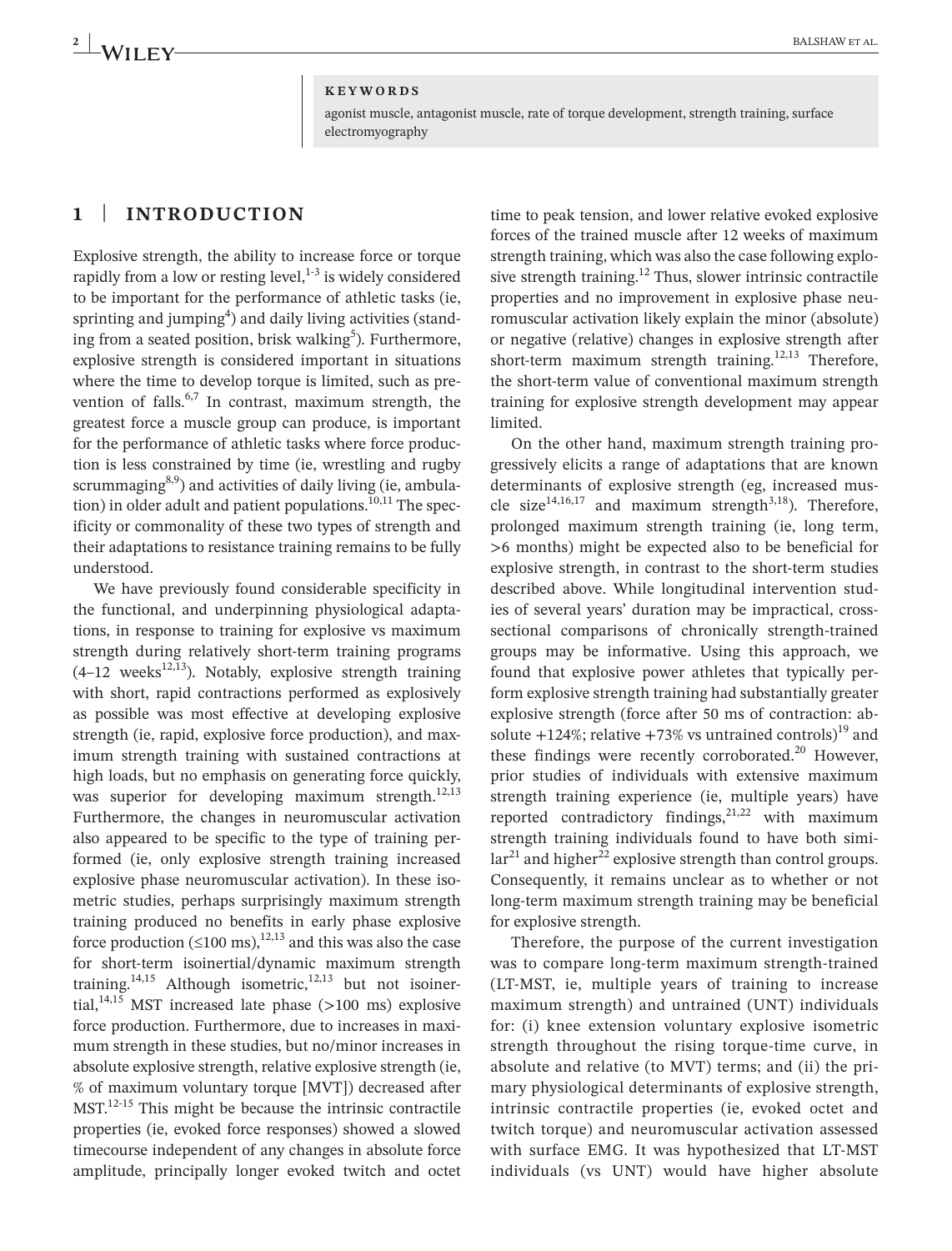explosive strength but lower relative explosive strength (to MVT); slower evoked contractile properties; and equivalent neuromuscular activation during explosive contractions.

# **2** | **MATERIALS AND METHODS**

#### **2.1** | **Participants**

A total of sixty-three young, healthy males with no history of major, traumatic lower-body injury provided written informed consent prior to their participation in this study that was approved by the Loughborough University Ethical Advisory Committee. Some data from these participants (specifically maximum strength and associated EMG, but not explosive strength or evoked contractile properties) were a component of a previous publication.<sup>23</sup> The International Physical Activity Questionnaire [short format<sup>24</sup> was used to assess the physical activity levels of all participants. The UNT group consisted of 49 participants (International Physical Activity Questionnaire:  $2326 \pm 1337$  metabolic equivalent min/wk) who had not completed lower-body resistance training for >18 months and were not undertaking any systematic physical training at the time of participation in this study. The resistance training history, participation in competitive sports, use of nutritional supplements, and androgenic-anabolic steroids of potential LT-MST participants were assessed by a detailed questionnaire that participants were asked to sign as an accurate record and where necessary a follow-up verbal discussion. The LT-MST group consisted of 14 participants (International Physical Activity Questionnaire:  $5568 \pm 1457$  metabolic equivalent min/ wk) who had been completing systematic heavy (ie, loads ≥70% of one repetition maximum) resistance training of the quadriceps for  $\geq$ 3 years (mean  $\pm$  SD, 4  $\pm$  1 years, range 3–5 years) with the primary aim of developing maximum strength. Specifically, LT-MST group participants had been completing several knee extensor exercises (typically consisting of: squat, lunge, step-up, and leg press) within each individual lower-body training session ~3 x/wk throughout their RT. Within the LT-MST group, 7 participants' sole systematic physical activity was RT, 5 participants were national level rugby union players, and 2 participants were competing in powerlifting/body building. This group had received variable coaching (technique and programming) support during their resistance training. Many individuals in the LT-MST group reported regular use of nutritional supplements (eg, whey protein and creatine). Use of androgenic-anabolic steroids was an exclusion criterion.

## **2.2** | **Overview**

Participants completed a familiarization session involving unilateral isometric voluntary maximum and explosive contractions, as well as evoked contractions, while seated on a rigid custom-built isometric knee extension/flexion dynamometer (as shown in Figure 6B of  $^{25}$ ). Following familiarization duplicate, neuromuscular measurement sessions were conducted with the dominant leg at a consistent time of day for each individual (starting between 12:00 and 19:00, 7–10 days apart, and with the first session 3–7 days after familiarization). Neuromuscular measurement sessions involved recordings of isometric knee extension/flexion torque and surface EMG of the superficial quadriceps and hamstrings muscles during the same tasks and with the same dynamometer used for during familiarization. The primary outcome measures were explosive torque (absolute and relative to MVT), simultaneous quadriceps and hamstring EMG and evoked intrinsic contractile properties (assessed via twitch and octet contractions). Agonist, quadriceps, EMG was expressed in absolute terms (corrected for muscle-electrode distance assessed with ultrasound, to reduce the confounding influence of adiposity) and also normalized to EMG at MVT. Muscle size was also assessed with a T1-weighted 1.5T MRI scan of the thigh of each participant's dominant leg, within 7 days of the second neuromuscular measurement session, as an additional index of training status and morphological differences.

### **2.3** | **Torque and EMG recording**

All contractions were completed with participants secured in a rigid custom-made isometric dynamometer (knee and hip angles of 115**°** and 126°; 180° = full extension). Extraneous bodily movement was minimized by tightly fastening adjustable straps across the pelvis and shoulders. A reinforced canvas webbing strap (35 mm width) secured around the ankle was placed at ~15% of tibial length (distance from lateral malleolus to knee joint space), above the medial malleolus, positioned posterior and perpendicular to the tibia and in series with a calibrated S-beam strain gauge (Force Logic, Swallowfield, UK). The analogue force signal from the strain gauge was amplified (x370) and sampled at 2,000 Hz using an external A/D converter (Micro 1401; CED Ltd., Cambridge, UK) and recorded with Spike 2 computer software (CED Ltd., Cambridge, UK). In offline analysis, force data were low-pass filtered at 500 Hz using a fourth-order zero-lag Butterworth filter, gravity corrected by subtracting baseline force, and multiplied by lever length, the distance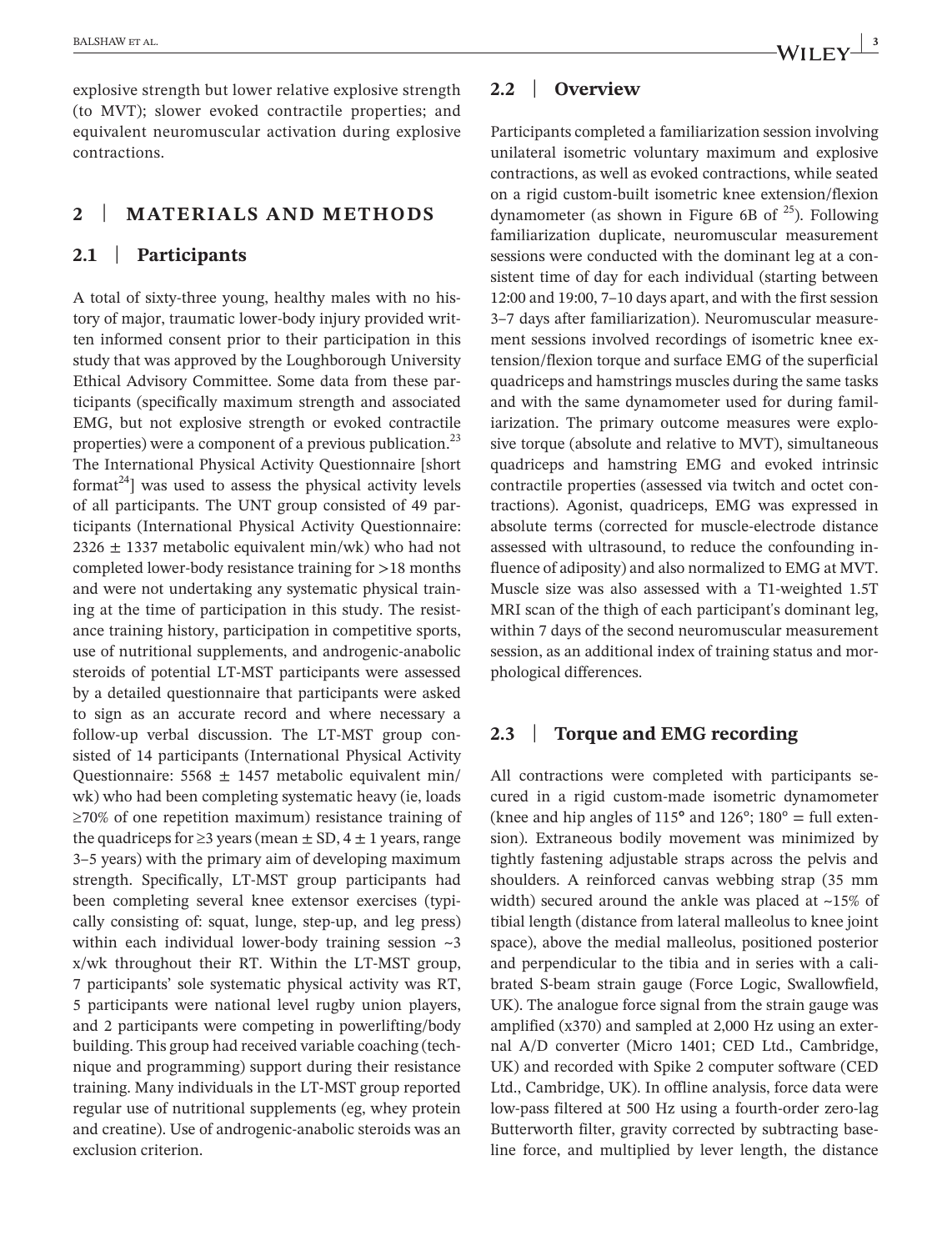from the knee joint space to the center of the ankle strap, to calculate torque values.

Surface EMG was recorded from the superficial quadriceps (QEMG: rectus femoris; vastus lateralis; vastus medialis) and medial and lateral hamstring muscles (HEMG) using a wireless EMG system (Trigno; Delsys Inc., Boston, MA). The skin at specific locations was prepared (shaving, abrading, and cleansing with 70% ethanol) before single differential Trigno Standard EMG sensors (Delsys Inc., Boston, MA; bipolar fixed 1-cm interelectrode distance) were positioned with adhesive interfaces. Individual sensors were attached over the superficial quadriceps femoris muscles at six separate sites (ie, two entirely independent sensors on each muscle to improve the reliability of EMG measurements<sup>26</sup>) at set percentages of thigh length (above the superior border of the patella) as follows: rectus femoris 65% and 55%; vastus lateralis 60% and 55%; and vastus medialis 35% and 30%. Individual sensors were also placed on the medial and lateral hamstring muscles at 45% of thigh length above the popliteal fossa. The location of hamstring EMG sensors was determined by palpating the borders of the biceps femoris long head and the medial hamstrings (semitendinosus and semimembranosus), respectively. Sensors were placed parallel to the presumed orientation of the underlying fibers. EMG signals were amplified at source (x300; 20- to 450-Hz bandwidth) before further amplification (overall effective gain, x909) and sampled at 2,000 Hz via the same A/D converter and computer software as the force signal to enable data synchronization. In offline analysis, EMG signals were corrected for the 48-ms delay inherent to the Trigno EMG system.

### **2.4** | **Neuromuscular Measurement session**

To prepare for maximum, explosive and evoked contractions participants completed a warm-up of their dominant leg (3 s knee extension contractions at 50% [x3], 75% [x3], and 90% [x1] of perceived maximum) with the same dynamometer used throughout the testing session. Measurements were then completed in the following order.

# **2.5** | **Knee extension isometric maximum voluntary contractions**

Participants were instructed to "push as hard as possible" for 3–5 s during maximum voluntary contractions and rest for ≥30 s between a total 3–4 maximum voluntary contractions. Real-time biofeedback was provided via a computer monitor in front of the participant displaying the

torque-time curve, and a horizontal cursor was used to indicate the greatest torque obtained within that session.<sup>3,27</sup> Intense verbal encouragement was provided during all maximum voluntary contractions. Knee extensor MVT was defined as the greatest instantaneous torque achieved during any maximum voluntary contraction during that measurement session. Root mean square EMG for a 500 ms time window at MVT (250 ms either side) was calculated for each electrode site. Root mean square EMG from each quadriceps site was corrected for muscle-electrode distance (see below), then averaged across the six sites to provide an overall absolute quadriceps EMG measurement during MVT production ( $QEMG<sub>MVT</sub>$ ).

## **2.6** | **Knee extension explosive voluntary contractions**

Ten explosive voluntary contractions were completed by each participant following the instruction to perform each contraction "as fast and hard as possible" for ~1 s, in order to exceed 80% MVT. Participants relaxed for ≥15 s between contractions. Contractions with pre-tension or countermovement (ie, a change in baseline torque in either direction) of >0.34 Nm in the 300 ms prior to contraction onset were discarded. The three explosive efforts with the highest torque at 100 ms after contraction onset were analyzed in detail for torque and EMG. Voluntary explosive torque was measured at 25, 50, 75, 100, and 150 ms from contraction onset ( $T_{25}$ ,  $T_{50}$ ,  $T_{75}$ ,  $T_{100}$ , and  $T_{150}$ ), before averaging across the three contractions. Explosive torque was also expressed relative to MVT to assess the ability of each participant to utilize their available torque production capacity. Consecutive rate of torque development (RTD) windows was calculated between 0–50 ms, 50–100 ms, and 100–150 ms both in absolute terms and expressed relative to MVT.

Root-mean-square EMG of each of the quadriceps and hamstring sensors during explosive contractions was measured over three consecutive time periods (ie, 0–50, 50–100, and 100–150 ms from EMG onset of the first quadriceps muscle to be activated [see below]). Measurements for each recording site were averaged across the three best explosive contractions. Quadriceps EMG measurements were then corrected for muscle-electrode distance (see below). All the recording sites for each muscle group were averaged, to produce overall absolute quadriceps  $(QEMG_{0-50}, QEMG_{50-100}, QEMG_{100-150})$  and hamstring  $(HEMG_{0-50}$ ,  $HEMG_{50-100}$ ,  $HEMG_{100-150}$ ) values. Rootmean-square EMG values from each sensor during explosive knee extension contractions were also normalized to agonist EMG during maximum knee extension (quadriceps) or maximum knee flexion (hamstrings) before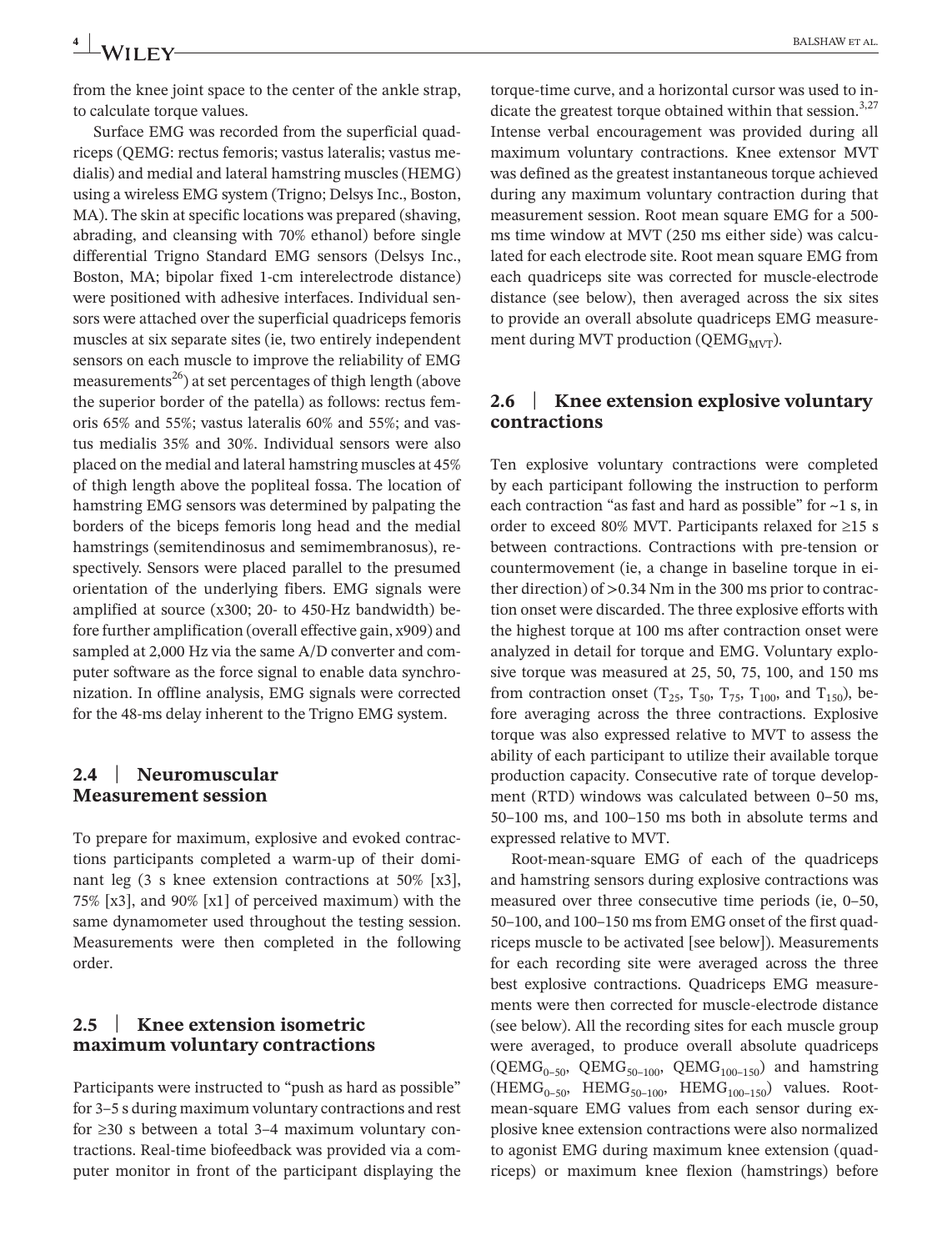averaging across sensors to produce overall normalized quadriceps and hamstring EMG measurements. The ratio of torque produced at 50 ms after contraction onset between voluntary explosive contractions and evoked octet contractions (ie, Voluntary  $T_{50}$ / Octet  $T_{50}$  [see below]) was used as an additional measure of volitional neural efficacy.

During offline analysis, all torque and quadriceps EMG onsets were identified manually by visual identification using a systematic approach<sup>19,28</sup> considered to be more valid than automated methods.<sup>28</sup> All manual visual onset identification was completed by one trained investigator. Torque and EMG signals were initially viewed on an x-axis scale of 300 ms prior to the contraction and y-axis scales of 0.68 Nm (torque) or 0.05 mV  $(EMG)^{19,28}$  before viewing signals on a more sensitive scale to determine the instant of the last peak or trough before the signal deflected away from the envelope of the baseline noise. Torque and EMG variables measured from the three explosive contractions with the highest torque at 100 ms were averaged across these selected contractions.

# **2.7** | **Evoked twitch and octet contractions**

The femoral nerve was electrically stimulated using a constant-current variable-voltage stimulator (DS7AH; Digitimer, Welwyn Garden City, UK), cathode probe (1 cm diameter; Electro-Medical Supplies, Wantage, UK), and anode electrode (7 x 10-cm carbon rubber electrode; Electro-Medical Supplies, Wantage, UK). The cathode and anode were both coated with electrode gel and secured to the skin using transpore tape while positioned over the femoral nerve in the femoral triangle and over the greater trochanter, respectively. The location of the cathode was first determined by delivering single electrical impulses (square wave pulses of 0.2-ms duration,  $\geq 12$  s apart) to identify the position that produced the greatest twitch torque response to a constant sub-maximum stimulus. The current intensity was increased in a stepwise manner until plateaus in peak twitch torque were reached. Finally, three supramaximal twitch responses were evoked (15 s apart) at a higher current ( $\geq$ 50%) to ensure supramaximal stimulation. The following variables were averaged across the three supramaximal twitch contractions: peak twitch torque (Twitch Peak T), twitch time to peak torque (Twitch TPT), absolute torque at 50 ms after contraction onset (Twitch  $T_{50}$ ), and torque at 50 ms expressed relative to Twitch Peak T (Relative Twitch  $T_{50}$ ).

After the twitch contractions during the second neuromuscular measurement session only, octet contractions (8 impulses at 300 Hz) were evoked at progressive currents  $(\geq 15$  s apart) until plateaus in peak octet torque and peak octet RTD occurred. Three discrete pulse trains  $(≥15$  s apart) were then delivered with a higher current ( $\geq 20\%$ above that required to generate a plateau in octet peak torque and RTD, to ensure supramaximal stimulation) to evoke maximum octet contractions. Octet contractions of this type have been shown to evoke the maximum possible RTD from the muscle-tendon unit $29,30$  and thus provide an index of the maximum intrinsic contractile ability for explosive force production. The following variables were averaged across the three supramaximal octet contractions: peak torque (Octet Peak T), octet time to peak torque (Octet TPT), absolute torque at 50 ms after contraction onset (Octet  $T_{50}$ ), and torque at 50 ms expressed relative to Octet Peak T (Relative Octet  $T_{50}$ ). Because of the discomfort caused by the octet contractions, two participants from the LT-MST group were unable to tolerate this measurement.

# **2.8** | **Knee flexion maximum voluntary contractions**

Knee flexion maximum voluntary contractions were performed in the same manner as knee extension maximum voluntary contractions, except participants performed a series of warm-up sub-maximum knee flexion efforts and were instructed to "pull as hard as possible" for 3–5 s, rather than "push." The greatest instantaneous torque achieved during any maximum voluntary contraction was identified and a root-mean-square EMG for a 500-ms time window (ie, 250 ms either side of knee flexor MVT) was calculated for each hamstring electrode site. Root-meansquare EMG from each hamstring site was then averaged to provide an overall absolute hamstring EMG measurement during knee flexion MVT production (knee flexion  $EMG_{MAX}$ ).

#### **2.9** | **Imaging session**

#### 2.9.1 | Muscle size

A 1.5 T MRI scan of the dominant leg was conducted with participants in the supine position at a knee joint angle of ~163° using a receiver 8-channel whole body coil (Signa HDxt, GE). T1-weighted axial slices (5 mm thick, 0 mm gap) were obtained between the anterior superior iliac spine and the knee joint space in two overlapping blocks. Oil-filled capsules were secured with transpore tape to the lateral side of the participants' thigh to allow alignment of the two blocks during manual segmentation analysis. MR images were analyzed by two trained investigators using Osirix software (version 6.0, Pixmeo,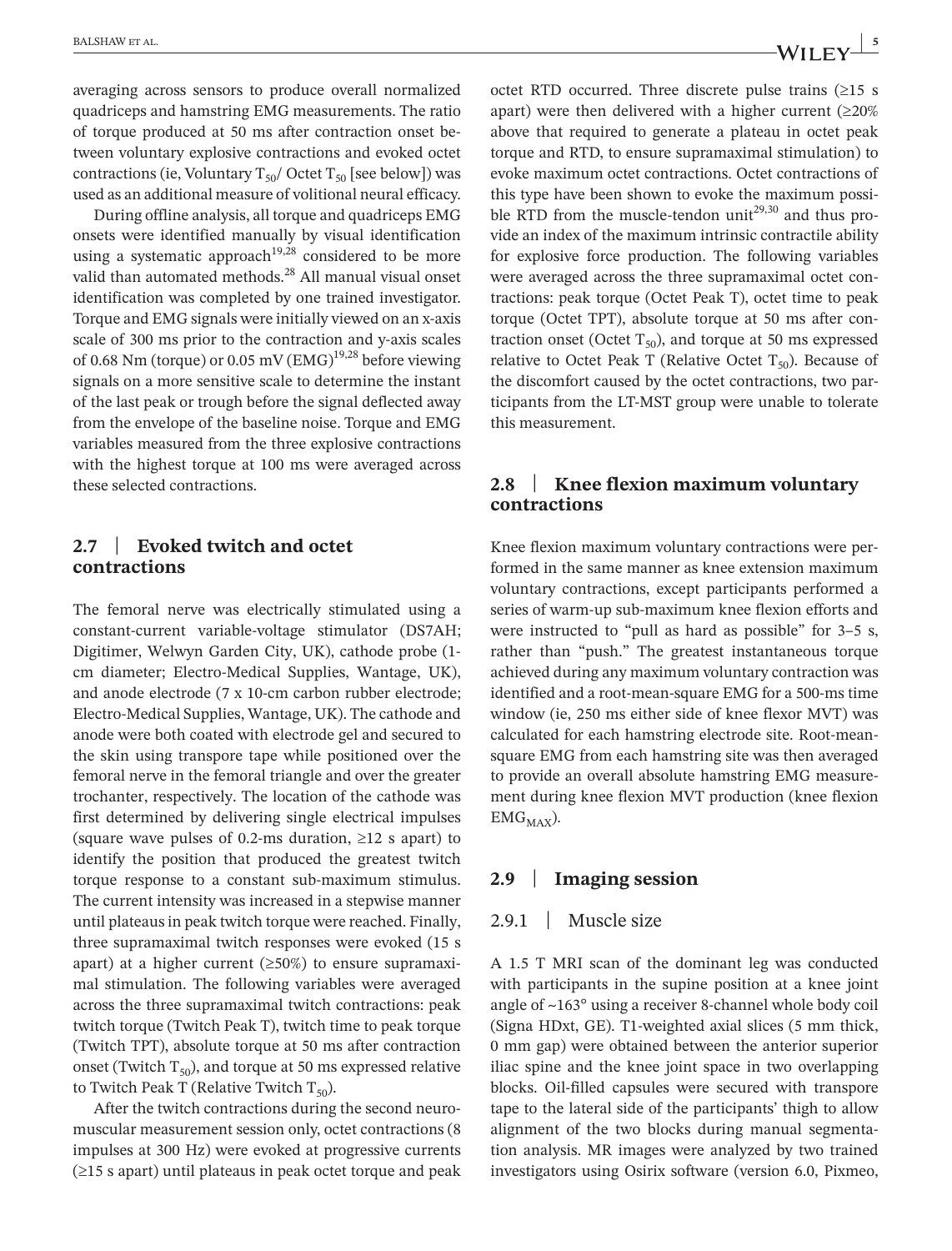Geneva, Switzerland). The quadriceps muscles (rectus femoris, vastus lateralis, vastus medialis, and vastus intermedius) were manually outlined in every third image (ie, every 15 mm) starting from the most proximal image, in which the muscle first appeared. The image with the largest anatomical cross-sectional area (ACSA) was defined as the maximum ACSA for each individual quadriceps muscle. The sum of the constituent quadriceps muscle maximum ACSAs was defined as maximum quadriceps ACSA  $(QACSA_{MAX})$ .

# **2.10** | **Muscle-electrode distance for correction of absolute agonist EMG amplitude**

To correct for the confounding influence of the amount of tissue between the recording site and the muscle (ie, predominantly subcutaneous fat) on surface EMG amplitude, B-mode ultrasonography images were recorded at each of the six sites where quadriceps EMG sensors were positioned. These images facilitated measurement of the distance between the skin surface and the peripheral surface of the muscle at each of the six EMG sites (ie, muscle-electrode distance). Our previous work recommended muscle-electrode distance correction in studies where systematic differences in muscleelectrode distance (subcutaneous adiposity) might be expected between groups. $31$  Ultrasonography images were recorded (EUB-8500 ultrasound machine; Hitachi Medical Systems UK Ltd, Northamptonshire, UK) using a B-mode ultrasonography machine (EUB-8500; Hitachi Medical Systems UK Ltd, Northamptonshire, UK) and a 9.2-cm-wide linear array transducer (EUP-L53L) interfaced with a personal computer operating ezcap video capture software. The transducer was coated with watersoluble transmission gel and placed perpendicular to the skin over the rectus femoris, vastus lateralis, and vastus medialis at the percentages of thigh length listed above for each quadriceps EMG sensor. Images were later imported into a public domain software (Tracker version 4.92; [www.cabrillo.edu/~dbrown/tracker](http://www.cabrillo.edu/%7Edbrown/tracker)), and muscle-electrode distance was measured by one trained investigator.

When agonist EMG measurements at MVT for all participants in both cohorts were pooled (ie,  $n = 63$ ), there were inverse relationships between absolute EMG amplitude during MVT and muscle-electrode distance for all quadriceps sensor locations (Pearson's product moment bivariate correlations,  $-0.628 \le r \le -0.477$ ; [all] *p* < 0.001). Additionally, when comparing the two groups, quadriceps muscle-electrode distance (ie, mean muscleelectrode distance across all locations) was significantly less for LT-MST (0.8  $\pm$  0.2 cm) than UNT (1.0  $\pm$  0.4 cm; independent samples t-test  $p = 0.049$ ; effect size =  $0.61$ "Moderate"). Consequently, all individual agonist EMG measurements during MVT production were corrected for muscle-electrode distance by: (i) solving the polynomial relationship (second or third order) between agonist EMG amplitude and muscle-electrode distance at that specific measurement site; (ii) calculating the difference between the actual (measured) and expected EMG (derived from polynomial) amplitude; and (iii) summating the individual's residual (actual EMG—expected EMG) absolute agonist EMG amplitude with the pooled group mean for actual absolute agonist EMG amplitude. EMG during the explosive contractions was then corrected/scaled in proportion to the correction applied to EMG at MVT (according to the ratio of actual EMG/expected EMG at MVT).

#### **2.11** | **Data analysis and statistics**

All torque and EMG measurements from the two neuromuscular measurement sessions were averaged to produce criterion values. All statistical analyses were performed using SPSS Version 26.0 (IBM Corp., Armonk, NY). Data are reported as means  $\pm$  SD, and the significance level was set at  $p < 0.05$ . Tendencies  $(0.05 < p < 0.10)$  were noted only in instances where the effect size was greater than 0.50 and adjacent time points/periods also showed significant effects, increasing the likelihood of a genuine systematic effect. The Shapiro-Wilk test was used to assess data normality across variables within each group. The majority of the variables were normally distributed within each group (UNT 58%; LT-MST 85%). Consequently, parametric statistics were used for a consistent approach. Independent sample t-tests were conducted to assess whether between group differences existed for: descriptive characteristics (ie, age, height, and body mass), maximum strength, muscle size, explosive strength (absolute and expressed relative to MVT), quadriceps and hamstring EMG during explosive contractions (absolute and normalized to agonist EMG during MVT production), and evoked twitch and octet torque variables. As previously detailed for between-participant study designs<sup>32</sup> effect size (ES) was calculated as: Difference in group means (largest minus smallest group mean) divided by the square root of the pooled SD. Pooled SD was calculated as: ([LT-MST sample size - 1]  $x$  [LT-MST  $SD^2$ ] + [UNT sample size - 1]  $x$  [UNT  $SD<sup>2</sup>]$ ) ÷ ([LT-MST sample size + UNT sample size] – 2). ES values were classified as follows: <0.20 "trivial," 0.20 – 0.49 "small," 0.50 – 0.79 "moderate," or ≥0.80 "large."

Between-test session reliability of key measurements was assessed by pooling both groups of participants (ie,  $n = 63$ ) using within-participant coefficient of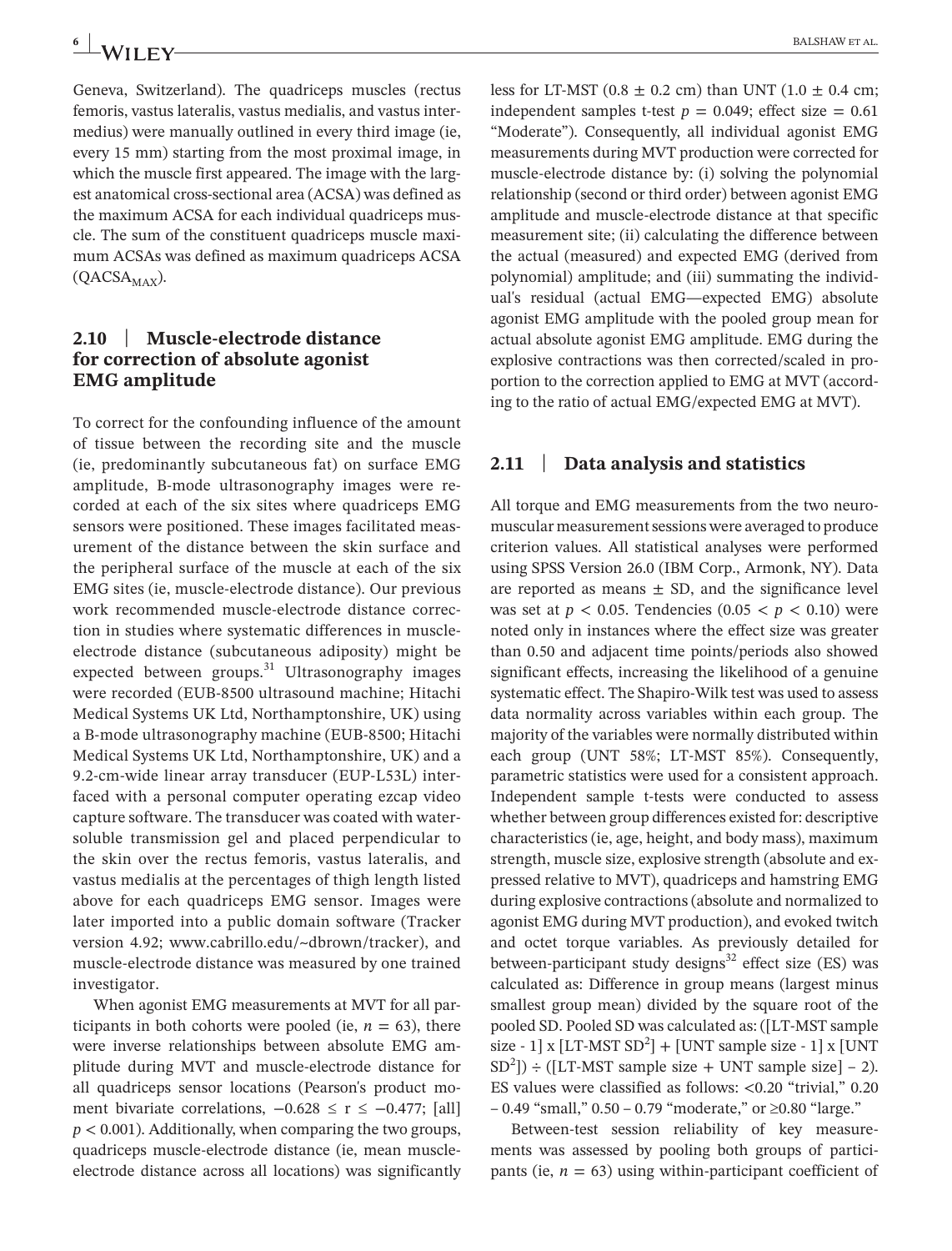variation (CV<sub>W</sub>, [SD/mean]  $\times$  100) as a measure of absolute reliability.

## **3** | **RESULTS**

#### **3.1** | **Between-test session reliability**

Knee extension MVT displayed a mean  $CV<sub>W</sub>$  values of 3.1%. Explosive knee extension torque at  $T_{25}$ ,  $T_{50}$ ,  $T_{75}$ ,  $T_{100}$ , and  $T_{150}$  demonstrated mean CV<sub>W</sub> values of 14.7%, 16.4%, 9.4%, 7.0%, and 5.1%, respectively. Corrected agonist EMG during explosive knee extension contractions had mean  $CV_w$  values of 19.1%, 13.6%, and 13.8% for QEMG<sub>0-50</sub>, QEMG<sub>50-100</sub>, and QEMG<sub>100-150</sub>, respectively. Normalized hamstring EMG during explosive knee extension contractions demonstrated mean  $CV_w$  values of 40.8%, 30.2%, and 33.1% for  $HEMG_{0-50}$ , HEMG<sub>50-100</sub>, and HEMG<sub>100-150</sub>, respectively. Peak Twitch T, Twitch  $T_{50}$ , and Twitch TPT produced mean  $CV_w$  values of 6.7%, 7.7%, 3.8%, respectively.

#### **3.2** | **Descriptive characteristics, maximum strength, and muscle size**

The LT-MST group was younger  $(22 \pm 2 \text{ y})$ , taller  $(1.84 \pm 0.06 \text{ m})$ , and heavier  $(92 \pm 10 \text{ kg})$  than the UNT group (age,  $25 \pm 2$  y; height,  $1.76 \pm 0.07$  m; body mass, 73  $\pm$  9 kg; [all variables]  $p \le 0.001$ ). Knee extension MVT of LT-MST (407  $\pm$  63 Nm) was 66% greater than UNT  $(245 \pm 45 \text{ Nm}; p < 0.001; \text{ES} = 3.27 \text{ "Large"; }$  Figure 1A). QACSA<sub>MAX</sub> of LT-MST (138  $\pm$  14 cm<sup>2</sup>) was 54% greater than UNT (90  $\pm$  12 cm<sup>2</sup>; *p* < 0.001; ES = 3.92 "Large").

# **3.3** | **Absolute and relative knee extension explosive strength**

Absolute explosive torque of LT-MST was 41%–64% greater than UNT at 25–150 ms from torque onset ([all]  $p \le 0.001$ ;  $1.15 \leq ES \leq 2.36$  [all] "Large"; Figure 1A). Relative explosive torque of the two groups was similar at 25 and 50 ms after contraction onset  $(0.767 \le p \le 0.773; ES$  [both] = 0.09 "Trivial"; Figure 1B), but was lower or tended to be lower for LT-MST than UNT at 75 ms (−13%; *p* = 0.056; ES = 0.59 "Moderate"), 100 ms (−16%; *p* = 0.002; ES = 0.98 "Large"), and 150 ms (−11%; *p* = 0.001; ES = 1.11 "Large"; Figure 1B). Absolute RTD was greater for LT-MST than UNT across all three consecutive time windows (+31– 64%; [all]  $p \le 0.001$ ;  $1.15 \le ES \le 2.59$ ; Figure 2A). When RTD was expressed relative to MVT, LT-MST had lower relative RTD than UNT between 50 and 100 ms (−21%;



150

-16%

 $-13%$ 

25 50 75 100

Time after torque onset (ms)

 $(A)$ 

Torque (Nm)

500

400

300

200

100

 $(B)$ 

100

80

60

40

20

 $\mathbf 0$ 

0

Relative Torque (%MVT)

 $\Omega$ 

 $\Omega$ 

**FIGURE 1** Torque in absolute (A) and relative (to maximum voluntary torque [MVT]; B) terms during voluntary explosive isometric knee extension contractions for long-term maximum strength-trained (LT-MST,  $n = 14$ ) and untrained (UNT,  $n = 49$ ) groups. MVT recorded during maximum voluntary contractions is also shown in (A) for reference. Symbols denote differences between the two groups (independent sample t-tests) as follows: †*p* = 0.056 (tendency), \*\**p* < 0.01; \*\*\**p* < 0.001. Percentage difference between group mean values (LT-MST relative to UNT) are shown

 $p \le 0.001$ ; ES = 1.44 "Large"; Figure 2B), but similar relative RTD during the other time periods (0–50 ms,  $p = 0.774$ ; ES = 0.09 "Trivial"; 100-150 ms, P = 1.000;  $ES = 0.00$  "Trivial").

## **3.4** | **Agonist and Antagonist EMG and neural efficacy**

Absolute QEMG (corrected for muscle-electrode distance) was greater during maximum voluntary torque production for LT-MST compared to UNT  $(+42\%; p < 0.001;$ ES = 1.75 "Large"; Figure 3A). However, absolute QEMG (corrected for muscle-electrode distance) during explosive contractions did not differ between groups for the 0- to 50-ms, 50- to 100-ms, or 100- to 150-ms time periods after EMG onset (0.384 ≤ *p* ≤ 0.677; 0.13 ≤ ES ≤ 0.27 "Trivial" to "Small"; Figure 3A). Normalized QEMG during explosive knee extension contractions did not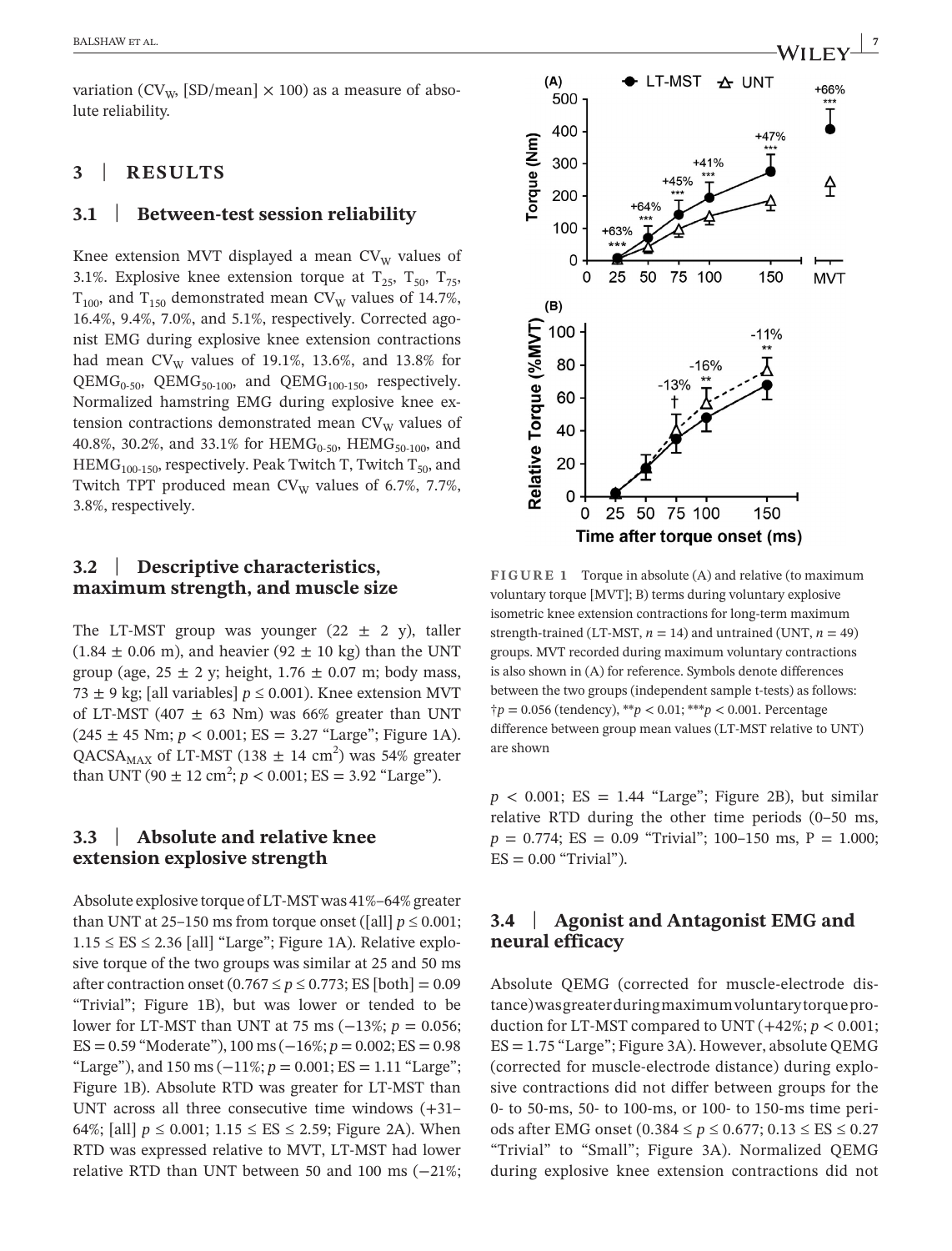

**FIGURE 2** Rate of torque development (RFD) in absolute (A) and relative (to maximum voluntary torque [MVT]; B) terms for consecutive 50-ms time windows during voluntary explosive isometric knee extension contractions for long-term maximum strength-trained (LT-MST,  $n = 14$ ) and untrained (UNT,  $n = 49$ ) groups. Symbols denote differences between the two groups (independent sample t-tests) as follows: \*\*\**p* < 0.001. Percentage difference between group mean values (LT-MST relative to UNT) are shown

differ between groups across the three consecutive time periods after EMG onset (0–50 ms, *p* = 0.921, ES = 0.03 "Trivial"; 50–100 ms,  $p = 0.259$ , ES = 0.35 "Small"; 100– 150 ms,  $p = 0.086$ ,  $ES = 0.53$  "Moderate"; Figure 3B). Knee extension volitional neural efficacy (ie, the voluntary  $T_{50}$  octet  $T_{50}$  ratio) did not differ between LT-MST  $(48\% \pm 19\%)$  and UNT  $(41\% \pm 17\%)$ ;  $p = 0.199$ ; ES = 0.42 "Small"). Normalized HEMG during explosive knee extension contractions did not differ between groups in the early phase of explosive contraction (0–50 ms, −31%;  $p = 0.292$ ,  $ES = 0.32$  "Small"), but was lower or tended to be lower for the LT-MST compared to the UNT group during the mid and later phases of explosive contraction  $(50-100 \text{ ms}, -32\%; p = 0.096, ES = 0.51 \text{ "Modernate"};$ 100- to 150-ms time window (−38%; *p* = 0.026, ES = 0.69 "Moderate"; Figure 3C).



**FIGURE 3** (A) Absolute agonist (Q) electromyography (EMG), (B) Normalized agonist EMG, and (C) Normalized antagonist (H) EMG during maximum voluntary torque production (MVT) and explosive contraction (0–50, 50–100, and 100–150 ms after EMG onset) of the knee extensors for long-term maximum strengthtrained (LT-MST,  $n = 14$ ) and untrained (UNT,  $n = 49$ ) groups. For absolute QEMG, root-mean-square amplitude was corrected for muscle-electrode distance (ie, adiposity). Knee flexion  $EMG<sub>MAX</sub>$ , agonist EMG during knee flexion MVT. Symbols denote differences between the two groups (independent sample t-tests) as follows: ‡*p* = 0.096 (tendency), \**p* < 0.05, \*\*\**p* < 0.001. Percentage difference values denote difference in the LT-MST group mean relative to UNT group mean

#### **3.5** | **Intrinsic Contractile Properties**

Absolute torque after 50 ms and the peak torque of the evoked octet were greater for LT-MST than UNT (+43% and  $+58\%$ ; [both]  $p < 0.001$ ;  $3.07 \leq ES \leq 3.36$  "Large"; Figure 4A). Similarly, absolute torque after 50 ms and peak torque of the evoked twitch were also greater for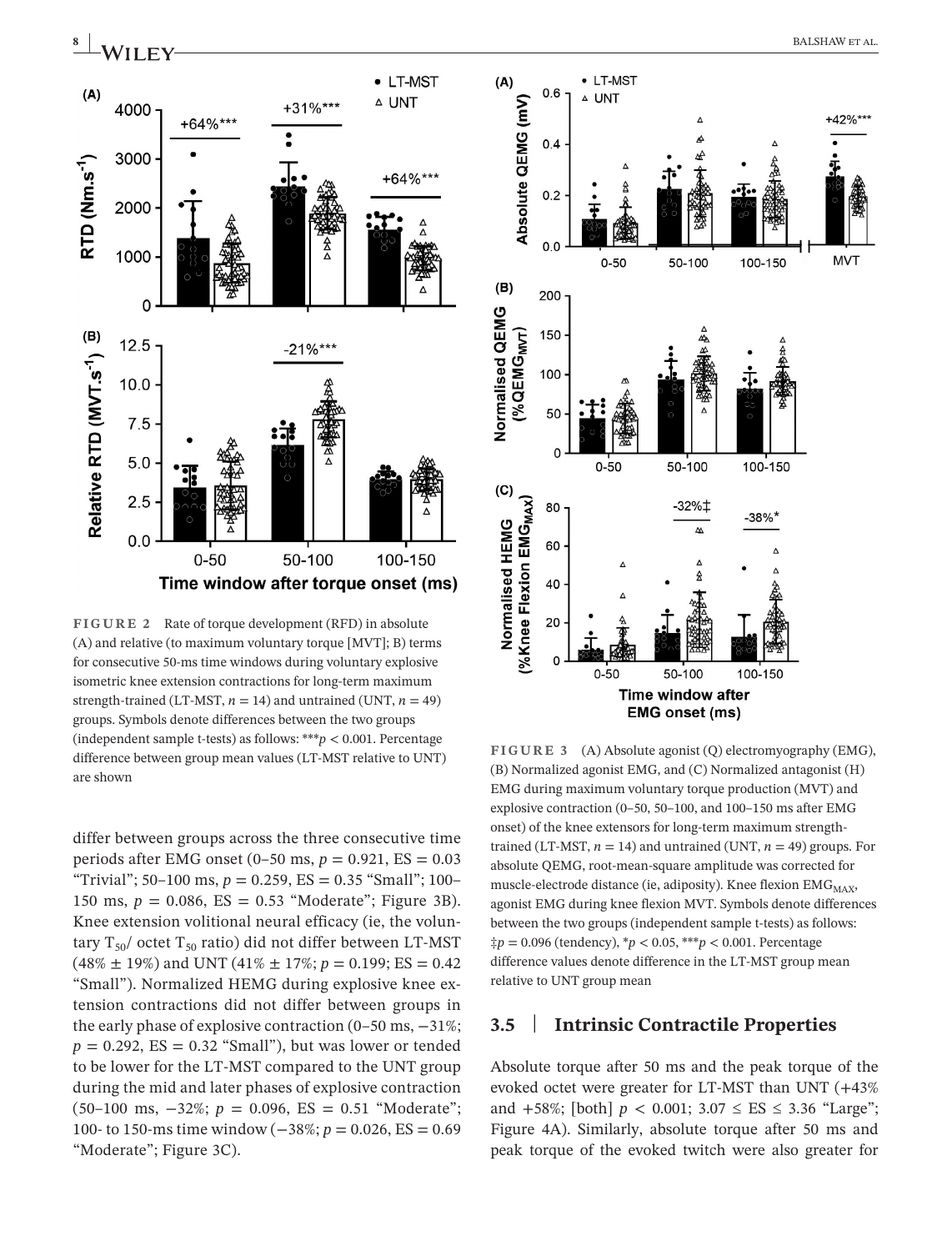**FIGURE 4** Absolute torque 50 ms after torque onset and at peak torque during evoked octet (A) and twitch (B) contractions, as well as relative torque after 50 ms (to peak torque, C) and time to peak torque (D) during these contractions for long-term maximum strengthtrained (LT-MST,  $n = 12$ ) and untrained (UNT,  $n = 49$ ) groups. Symbols denote differences between the two groups (independent sample t-tests) as follows: \**p* < 0.05, \*\**p* < 0.01; \*\*\**p* < 0.001. Percentage difference values denote difference in the LT-MST group mean relative to UNT group mean



LT-MST than UNT (+51% and +54%; [both]  $p < 0.001$ ;  $1.98 \leq ES \leq 2.01$  "Large"; Figure 4B). However, Octet Relative  $T_{50}$  was lower for the LT-MST than the UNT group (−10%; *p* < 0.001; ES = 1.14 "Large"; Figure 4C), although Twitch Relative  $T_{50}$  did not differ between LT-MST and UNT ( $p = 0.200$ ; ES = 0.39 "Small"; Figure 4C). Finally, both Octet and Twitch TPT were longer (ie, slower) for the LT-MST than the UNT group (Octet TPT:  $+8$ ;  $p = 0.001$ ; ES = 1.18 "Large"; Twitch TPT:  $+6$ ;  $p = 0.015$ ; ES = 0.76 "Moderate"; Figure 4D).

# **4** | **DISCUSSION**

The purpose of this study was to compare explosive isometric knee extension strength and key underpinning physiological factors (intrinsic contractile properties and neuromuscular activation) between cohorts with and without a history of long-term maximum strength training (MST). The prior experience  $(\geq 3 \text{ years})$  of maximum strength training was confirmed by the LT-MST group's pronounced 66% greater maximum strength. The main findings of this study were firstly that as hypothesized LT-MST had greater absolute explosive strength throughout the rising torque-time curve compared to their untrained counterparts (+41–64%) and this appeared to be primarily due to larger muscle size ( $QACSA_{MAX} +54\%)$  given the equivalent neuromuscular activation observed between groups during explosive contractions (measured with surface EMG and neural efficacy). Secondly, in partial agreement with our hypothesis the LT-MST group had lower relative RTD during the mid/fastest rising phase

of contraction (RTD 50–100 ms) compared to the UNT cohort that led to lower relative explosive strength from 100 ms onward (ie, T<sub>100</sub> −16%, T<sub>150</sub> −11%). Thirdly, as hypothesized we also found LT-MST had slower evoked contractile properties, specifically a longer time to peak twitch and octet torque and a lower Octet Relative  $T_{50}$ , compared to the untrained cohort. Overall, according to these findings LT-MST individuals have a substantially enhanced absolute explosive strength, but lower relative ability to express the available torque generating capacity during the mid and late phases of explosive contraction compared to that of untrained individuals likely due to the slower contractile properties of LT-MST individuals.

Consistent with our hypothesis, LT-MST individuals had greater absolute voluntary explosive strength than untrained controls throughout the first 150 ms of contraction (41%–64%). Previous studies have reported equiva $l$ ent<sup>21</sup> and greater<sup>22</sup> absolute explosive strength of LT-MST groups compared to controls, although both of these studies had more modest differences in maximum strength (35% and 23%, respectively) that might indicate less well-trained groups than we have studied. While agonist neuromuscular activation has been found to be a major determinant of explosive torque production particularly during the early phase of contraction,  $3,33,34$  in the current experiment, there were no between group differences in agonist activation. In contrast, evoked explosive torque during twitch and octet contractions was markedly higher in LT-MST than UNT (Twitch  $T_{50} + 51\%$ ; Octet  $T_{50} + 43\%$ ). The evoked octet in particular has been found to drive the muscle at its maximum possible rate of force development, $^{29,30}$  and thus, the current study shows a substantially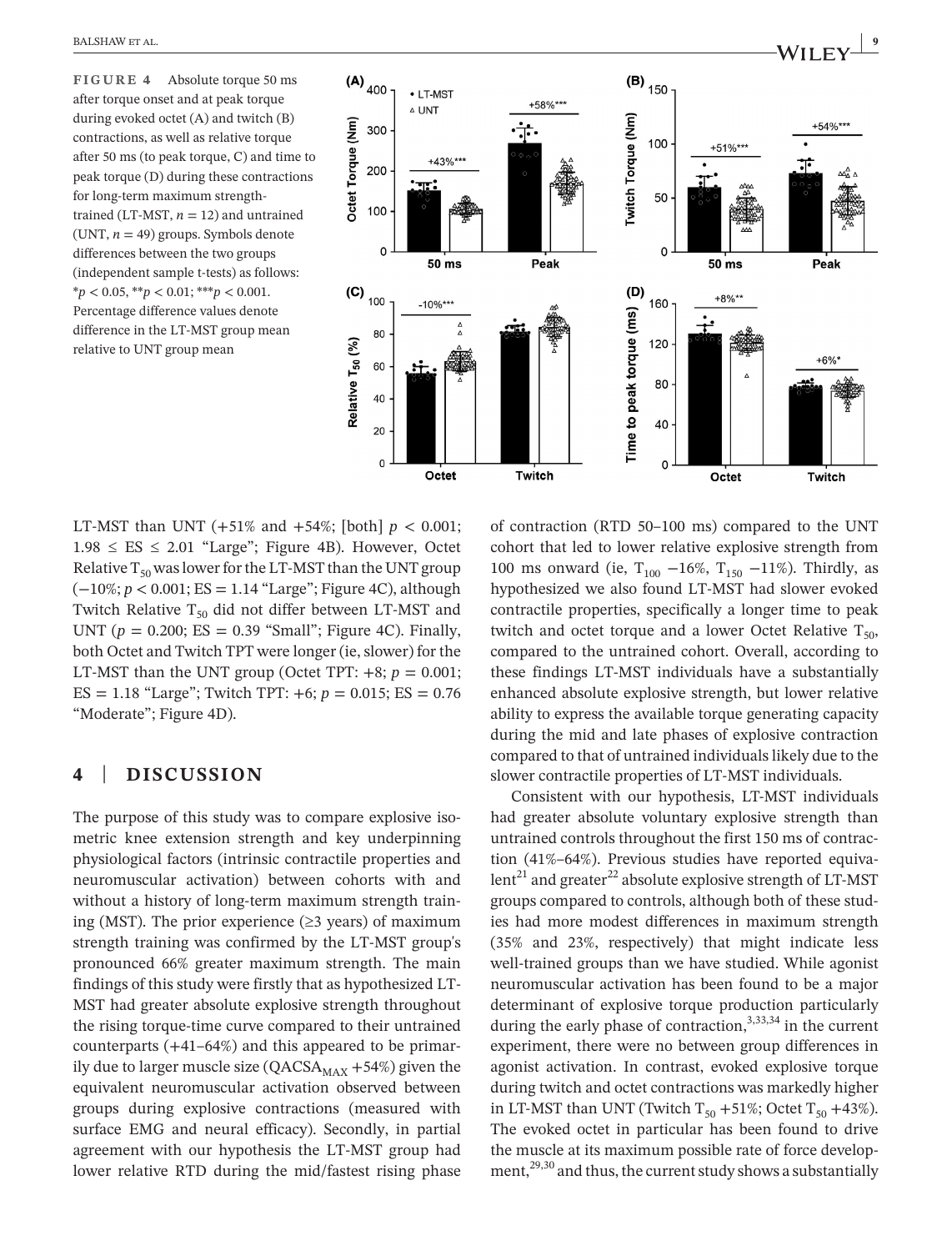greater intrinsic contractile capacity for explosive strength of LT-MST individuals. Both the greater contractile and voluntary explosive strength of the LT-MST group are likely due to their larger muscle size  $(ACSA<sub>MAX</sub> + 54%)$  as this is a known important predictor of voluntary  $(T_{100})$  and  $T_{150}$ ) and evoked ( $T_{50}$ ) explosive strength.<sup>17</sup>

The findings of the present investigation suggest that multiple years of maximum strength training increases absolute explosive strength across the entire rising torquetime curve, an observation in contrast to several short-term (3–12 weeks) longitudinal maximum strength training interventions where increases in absolute explosive strength did not occur,<sup>15</sup> only increased in the late phase of contraction (ie, 150 ms after contraction onset $^{12,13}$ ), or even decreased in the early phase of contraction (ie, 50 ms) with no change thereafter.<sup>14</sup> The opposing absolute explosive strength results of the current investigation compared to previous short-term longitudinal maximum strength training studies are likely explained by the modest hypertrophy in those studies compared to the large difference within the current investigation (+54%). In addition, similar to the current investigation the short-term longitudinal studies of maximum strength training have also found no changes in explosive phase neuromuscular activation $12-14$ and a slowing of the contractile properties $12$  that might negate any benefit of modest hypertrophy on absolute explosive strength. Antagonist (hamstrings) EMG was lower for LT-MST compared to UNT in the late phase of contraction (100–150 ms). This observation of reduced co-activation particularly in the late phase of explosive contraction is in accordance with our previous finding of lower co-activation of LT-MST compared to UNT individuals during sustained contractions.<sup>35</sup>

Explosive torque (normalized to MVT) was lower for LT-MST than UNT from 100 ms onward (−11% to −16%), indicating a lower relative ability to utilize the available torque (defined by MVT) explosively. This finding of lower relative explosive torque of LT-MST was consistent with our hypothesis and our previous short-term longitudinal maximum strength training studies.<sup>12-14</sup> This discrepancy in relative explosive torque in the later phase of contraction arose due to the lower relative RTD of LT-MST from 50 to 100 ms, with equivalent relative RTD during other periods. LT-MST also had lower evoked relative explosive torque (relative octet  $T_{50}$ ) −10%) and a longer/slower time course of evoked contractile properties (ie, time to peak torque: octet  $+8\%$ ; and twitch  $+6\%$ ) than UNT participants, both measures that are independent of torque amplitude. These findings are complimentary as a longer time to peak tension would be expected to also involve production of lower relative torque at a fixed time point during the rising/explosive phase of contraction (eg, relative octet  $T_{50}$ ), and

therefore, the concomitant nature of these findings adds veracity to the observation of slower intrinsic contractile properties of the muscle after LT-MST. Furthermore, these between-group differences are consistent with previously observed reductions in evoked relative explosive torque (relative octet  $T_{50}$  –8%) and longer/slower time to peak torque (octet  $+7\%$ ; and twitch  $+5\%$ ) after short-term longitudinal maximum strength training.<sup>12</sup> Moreover, the intrinsic contractile capacity for explosive torque, assessed by octet  $T_{50}/$ octet  $RTD_{0-50}$ , has been found to be the primary determinant of voluntary RTD 50–100 ms, when both variables are expressed in either absolute or relative terms.<sup>3</sup> Therefore, the lower evoked relative explosive torque (ie, relative octet  $T_{50}$  -10%) of LT-MST observed in the current experiment likely explains their lower relative voluntary RTD from 50 to 100 ms and consequently their lower voluntary explosive torque from 50 ms onward.

Overall, based on the short-term studies and the current experiment, it may take many months of maximum strength training to significantly enhance explosive strength via the progressive accumulation of muscle growth. Therefore, some element of explosive strength training may be needed to produce short-/medium-term increases in explosive strength by improving explosive neuromuscular activation and thus the ability to express the available torque generating capacity explosively (ie, enhanced relative explosive strength) leading to higher absolute explosive strength. However, given sufficient maximum strength training duration the enhanced muscle size appears to improve the contractile capacity for explosive force production such that, even with no improvement in explosive neuromuscular activation, voluntary explosive strength is enhanced.

The slower intrinsic contractile properties of the LT-MST group relative to the untrained cohort were likely due to decreased myosin heavy-chain type IIX expression following prolonged maximum strength training.<sup>36-38</sup> Consistent with this idea individuals who have completed long-term maximum strength training have previously been documented to possess lower myosin heavy-chain type IIX expression than those who are untrained. $39$ Indeed, when comparing the contractile properties of isolated rodent hindlimb muscles with high (extensor digitorum longus) and low (soleus) myosin heavy-chain type IIX expression, $40$  those muscles with higher myosin heavychain type IIX expression display faster times to peak twitch force.<sup>41</sup> To the best of our knowledge, the current study is the first to document slower intrinsic contractile properties, evidenced by a longer/slower timecourse and lower relative evoked explosive torque, of a cohort with multiple years of maximum strength training experience compared to an untrained population.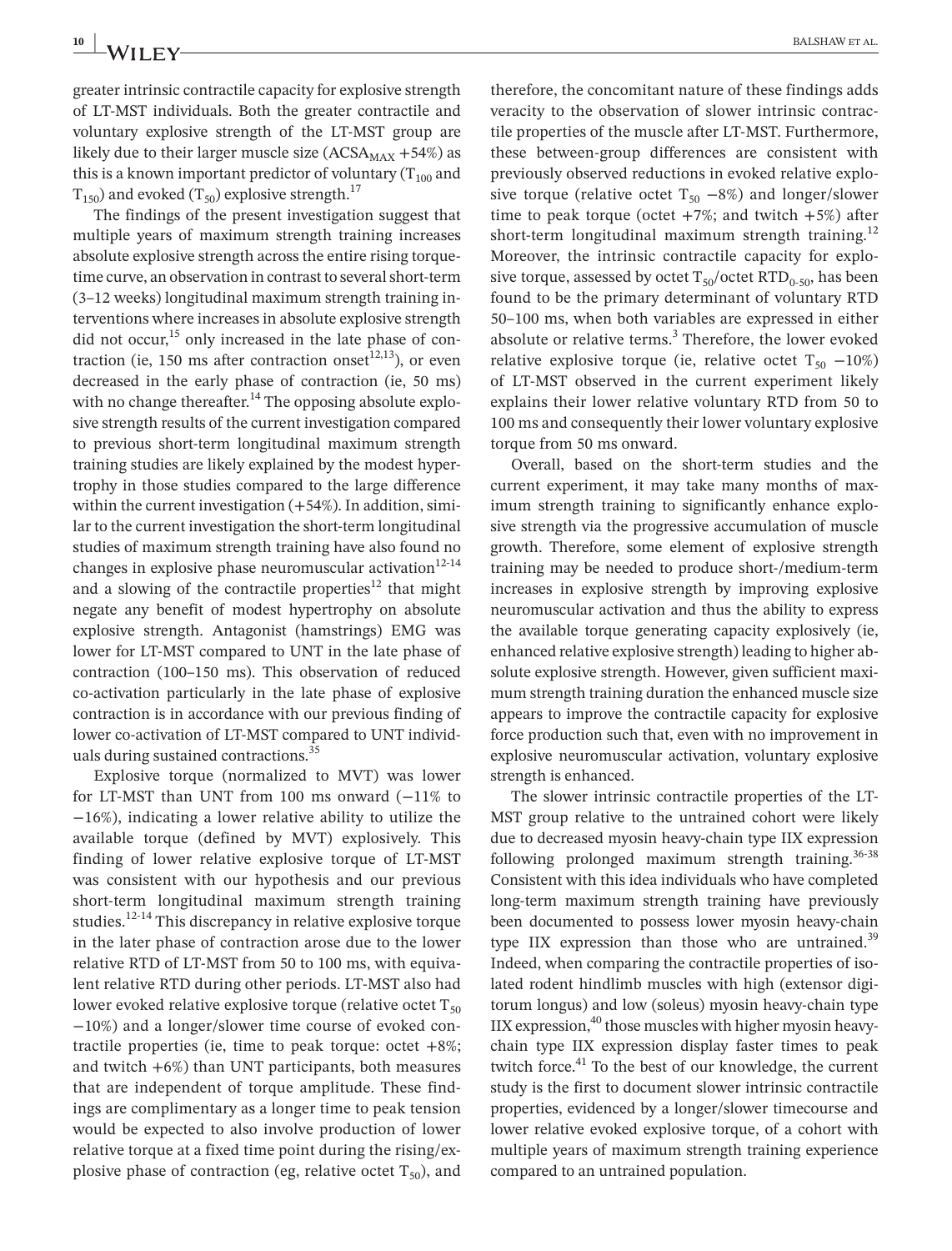The present study provides some novel insight into how long-term maximum strength training likely influences explosive strength and the underpinning contractile and neuromuscular activation characteristics, given the lack of equivalent longitudinal or cross-sectional studies in the literature. However, the limitations of the present study must still be considered. The crosssectional design of the study inherently provides weaker evidence than a longitudinal study design and means that the adaptations due to training cannot be entirely separated from the innate characteristics of the groups. Longer duration longitudinal RT studies (eg, 12–18 months), ideally with repeated measurements throughout the intervention period, are needed to better understand the long-term adaptations to RT. Within the current study, more detailed measurements of evoked contractile properties and motor unit behavior (ie, via high density EMG) would also have furthered our understanding of how maximum strength training influences explosive strength. Additionally, while participants within the LT-MST group were recruited based on having a history of ≥3 years of resistance training focused on developing maximal strength, they did not complete a uniform maximum strength training program (ie, standardized exercises, repetitions, sets, and load) and this may have introduced some variability within this group. The smaller sample size of the LT-MST group due to this being a more select group was also a limitation of the study. A larger LT-MST group sample may have clarified some of the borderline results (ie, statistical tendencies) we observed. With respect to the evoked contractions, it is not possible to verify that all the muscle fibers in every participant were activated by electrical stimulation, although the carefully calibrated supramaximal stimulation of the femoral nerve would be expected to deliver evoked action potentials to all alpha motoneuron axons and thus all knee extensor muscle fibers.

In conclusion, individuals who have completed multiple years of maximum strength training possessed not only greater maximum but also absolute explosive torque production compared to that of an untrained population. The greater absolute explosive strength across the rising torque-time curve of the LT-MST group, relative to untrained, was attributable to greater evoked explosive torque, in turn due to larger muscle size, rather than any differences in agonist neuromuscular activation during explosive contractions. Interestingly, LT-MST had lower relative (to MVT) explosive torque production and thus were less able to utilize the available torque generating capacity within the first 150 ms of contraction. This deficit in relative explosive strength appeared to be underpinned by lower evoked relative explosive torque and slower

contractile properties quadriceps (measured during evoked twitch and octet contractions), likely as a result of reduced expression of type IIX fibers.

### **5** | **PERSPECTIVE**

Some short-term studies have indicated a high level of specificity in the adaptations to resistance training. However, the effects of several years of training for maximum strength on explosive strength and associated intrinsic contractile properties remain to be elucidated and may inform the specificity/commonality of different types of strength following resistance training. The enhanced explosive strength after long-term training for maximum strength in the current study reinforces the training commonality, rather than the specificity, of these types of strength. However, the findings also support our previous evidence that resistance training slows the intrinsic contractile properties and appears to lower the ability to express the available torque capacity explosively (ie, relative explosive strength). Thus, despite the short-term evidence for highly training specific strength changes, this study provides greater clarity that given sufficient time for morphological adaptations (ie, marked changes in muscle size) there is considerable commonality between maximum and explosive strength adaptations that may inform resistance training prescription.

### **6** | **GRANTS**

Part of this study was supported by a grant (reference 20194) awarded to Professor Folland from the Arthritis Research UK Centre for Sport, Exercise, and Osteoarthritis.

#### **ACKNOWLEDGMENTS**

None to declare.

## **CONFLICT OF INTEREST**

The authors declare that there is no conflict of interest, that no companies or manufacturers will benefit from the results of the study, and that the results of the study are presented clearly, honestly, and without fabrication, falsification, or inappropriate data manipulation.

#### **DATA AVAILABILITY STATEMENT**

The data that support the findings of this study are available from the corresponding author upon reasonable request.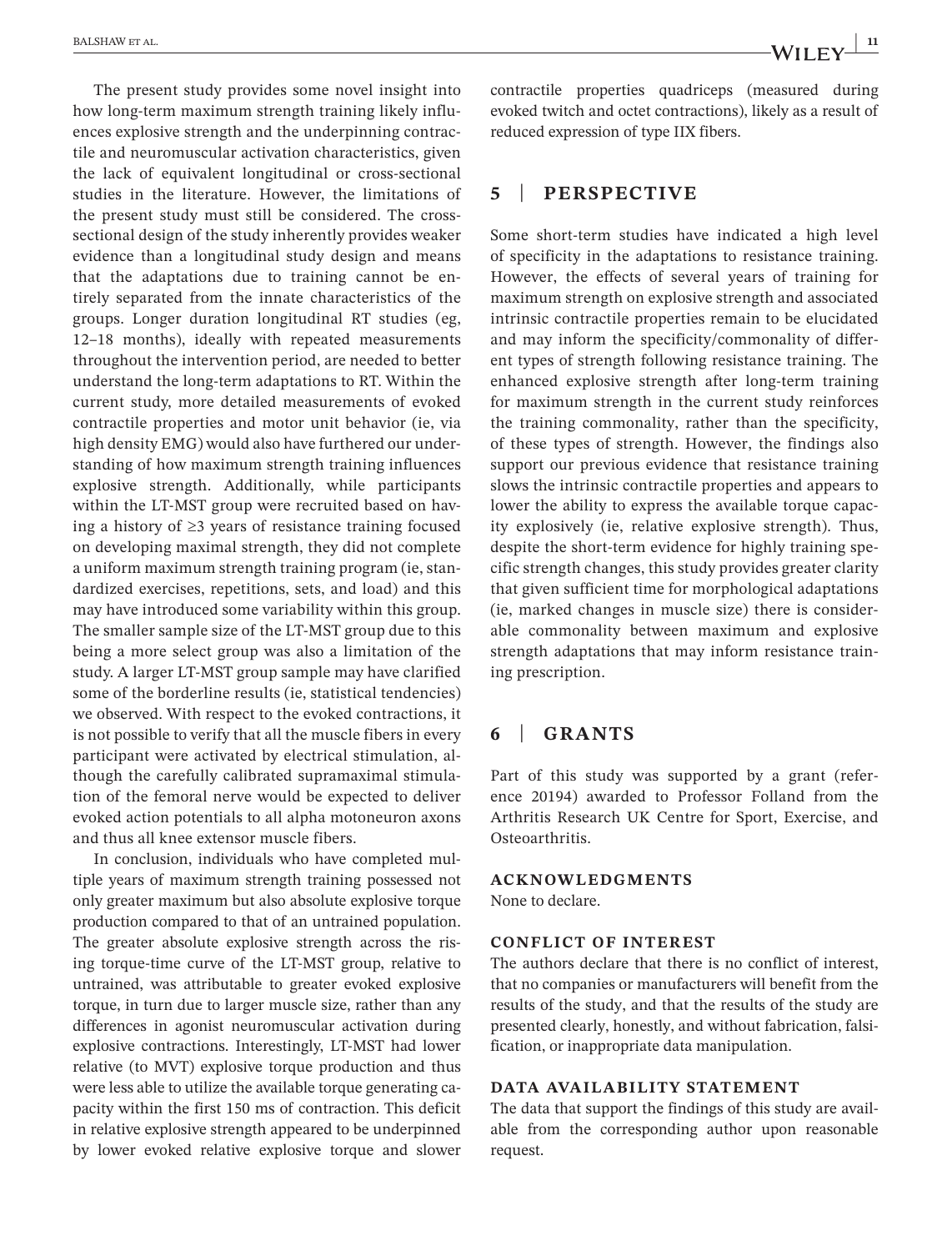# **12 | A***l***IIIC bALSHAW** ET AL.

#### **ORCID**

*Thomas G. Balshaw* **[https://orcid.](https://orcid.org/0000-0001-6935-8228)** [org/0000-0001-6935-8228](https://orcid.org/0000-0001-6935-8228)

#### **REFERENCES**

- 1. Aagaard P, Simonsen EB, Andersen JL, Magnusson P, Dyhre-Poulsen P. Increased rate of force development and neural drive of human skeletal muscle following resistance training. *J Appl Physiol*. 2002;93(4):1318-1326.
- 2. Tillin NA, Pain MTG, Folland JP. Short-term training for explosive strength causes neural and mechanical adaptations. *Exp Physiol*. 2012;97(5):630-641.
- 3. Folland JP, Buckthorpe MW, Hannah R. Human capacity for explosive force production: neural and contractile determinants. *Scand J Med Sci Spor*. 2014;24(6):894-906.
- 4. Tillin NA, Pain MTG, Folland J. Explosive force production during isometric squats correlates with athletic performance in rugby union players. *J Sport Sci*. 2012;31(1):66-76.
- 5. Osawa Y, Studenski SA, Ferrucci L. Knee extension rate of torque development and peak torque: associations with lower extremity function. *J Cachexia Sarcopenia Muscle*. 2018;9(3):530-539.
- 6. Pijnappels M, van der Burg PJCE, Reeves ND, van Dieën JH. Identification of elderly fallers by muscle strength measures. *Eur J Appl Physiol*. 2008;102(5):585-592.
- 7. Bento PCB, Pereira G, Ugrinowitsch C, Rodacki ALF. Peak torque and rate of torque development in elderly with and without fall history. *Clin Biomech*. 2010;25(5):450-454.
- 8. Stone MH, Sands WA, Pierce KC, Carlock J, Cardinale M, Newton RU. Relationship of Maximum Strength to Weightlifting Performance. *Med Sci Sports Exerc*. 2005;37:1037-1043.
- 9. Green A, Dafkin C, Kerr S, McKinon W. Combined individual scrummaging kinetics and muscular power predict competitive team scrum success. *Eur J Sport Sci*. 2017;17(8):994-1003.
- 10. Hayashida I, Tanimoto Y, Takahashi Y, Kusabiraki T, Tamaki J. Correlation between Muscle Strength and Muscle Mass, and Their Association with Walking Speed, in Community-Dwelling Elderly Japanese Individuals. *PLoS One*. 2014;9(11):e111810.
- 11. Rantanen T, Guralnik JM, Izmirlian G, et al. Association of muscle strength with maximum walking speed in disabled older women. *Am J Phys Med Rehab*. 1998;77:299-305.
- 12. Balshaw TG, Massey GJ, Maden-Wilkinson TM, Tillin NA, Folland JP. Training specific functional, neural and hypertrophic adaptations to explosive- vs. sustained-contraction strength training. *J Appl Physiol*. 2016;120(11):1364-1373.
- 13. Tillin NA, Folland JP. Maximal and explosive strength training elicit distinct neuromuscular adaptations, specific to the training stimulus. *Eur J Appl Physiol*. 2014;114(2):365-374.
- 14. Erskine RM, Fletcher G, Folland JP. The contribution of muscle hypertrophy to strength changes following resistance training. *Eur J Appl Physiol*. 2014;114(6):1239-1249.
- 15. Buckthorpe M, Erskine RM, Fletcher G, Folland JP. Taskspecific neural adaptations to isoinertial resistance training. *Scand J Med Sci Sports*. 2015;25(5):640-649.
- 16. Evangelidis PE, Massey GJ, Ferguson RA, Wheeler PC, Pain MTG, Folland JP. The functional significance of hamstrings composition: is it really a "fast" muscle group? *Scand J Med Sci Spor*. 2017;27(11):1181-1189.
- 17. Maden-Wilkinson TM, Balshaw TG, Massey GJ, Folland JP. Muscle architecture and morphology as determinants of explosive strength. *Eur J Appl Physiol*. 2021;121(4):1099-1110.
- 18. Andersen LL, Aagaard P. Influence of maximal muscle strength and intrinsic muscle contractile properties on contractile rate of force development. *Eur J Appl Physiol*. 2006;96(1):46-52.
- 19. Tillin NA, Jimenez-reyes P, Pain MTG, Folland JP. Neuromuscular performance of explosive power athletes versus untrained individuals. *Med Sci Sports Exerc*. 2010;42(4):781–790.
- 20. Del-Vecchio A, Negro F, Falla D, Bazzucchi I, Farina D, Felici F. Higher muscle fiber conduction velocity and early rate of torque development in chronically strength-trained individuals. *J Appl Physiol*. 2018;125(4):1218-1226.
- 21. Häkkinen K, Keskinen KL. Muscle cross-sectional area and voluntary force production characteristics in elite strength- and endurance-trained athletes and sprinters. *Eur J Appl Physiol O*. 1989;59(3):215-220.
- 22. Orssatto LBR, Wiest MJ, Moura BM, Collins DF, Diefenthaeler F. Neuromuscular determinants of explosive torque: Differences among strength-trained and untrained young and older men. *Scand J Med Sci Spor*. 2020;30(11):2092-2100.
- 23. Škarabot J, Balshaw TG, Maeo S, et al. Neural adaptations to long-term resistance training: evidence for the confounding effect of muscle size on the interpretation of surface electromyography. *J Appl Physiol*. 2021;131(2):702-715.
- 24. Craig CL, Marshall AL, Sjostrom M, et al. International Physical Activity Questionnaire: 12-Country Reliability and Validity. *Medicine Sci Sports Exerc*. 2003;35(8):1381-1395.
- 25. Maffiuletti NA, Aagaard P, Blazevich AJ, Folland J, Tillin N, Duchateau J. Rate of force development: physiological and methodological considerations. *Eur J Appl Physiol*. 2016;116(6):1091-1116.
- 26. Balshaw TG, Fry A, Maden-Wilkinson TM, Kong PW, Folland JP. Reliability of quadriceps surface electromyography measurements is improved by two vs. single site recordings. *Eur J Appl Physiol*. 2017;117(6):1085-1094.
- 27. Tillin NA, Pain MTG, Folland JP. Short-term unilateral resistance training affects the agonist-antagonist but not the force-agonist activation relationship. *Muscle Nerve*. 2011;43(3):375-384.
- 28. Tillin NA, Pain MTG, Folland JP. Identification of contraction onset during explosive contractions. Response to Thompson et al. "Consistency of rapid muscle force characteristics: Influence of muscle contraction onset detection methodology" [J Electromyogr Kinesiol 2012;22(6):893–900]. *J Electromyogr Kines*. 2013;23(4):991-994.
- 29. Deutekom M, Beltman JGM, de Ruiter CJ, de Koning JJ, de Haan A. No acute effects of short-term creatine supplementation on muscle properties and sprint performance. *Eur J Appl Physiol*. 2000;82(3):223-229.
- 30. de Ruiter CJ, Kooistra RD, Paalman MI, de Haan A. Initial phase of maximal voluntary and electrically stimulated knee extension torque development at different knee angles. *J Appl Physiol*. 2004;97(5):1693-1701.
- 31. Lanza MB, Balshaw TG, Massey GJ, Folland JP. Does normalization of voluntary EMG amplitude to M MAX account for the influence of electrode location and adiposity? *Scand J Med Sci Spor*. 2018;28:2558-2566.